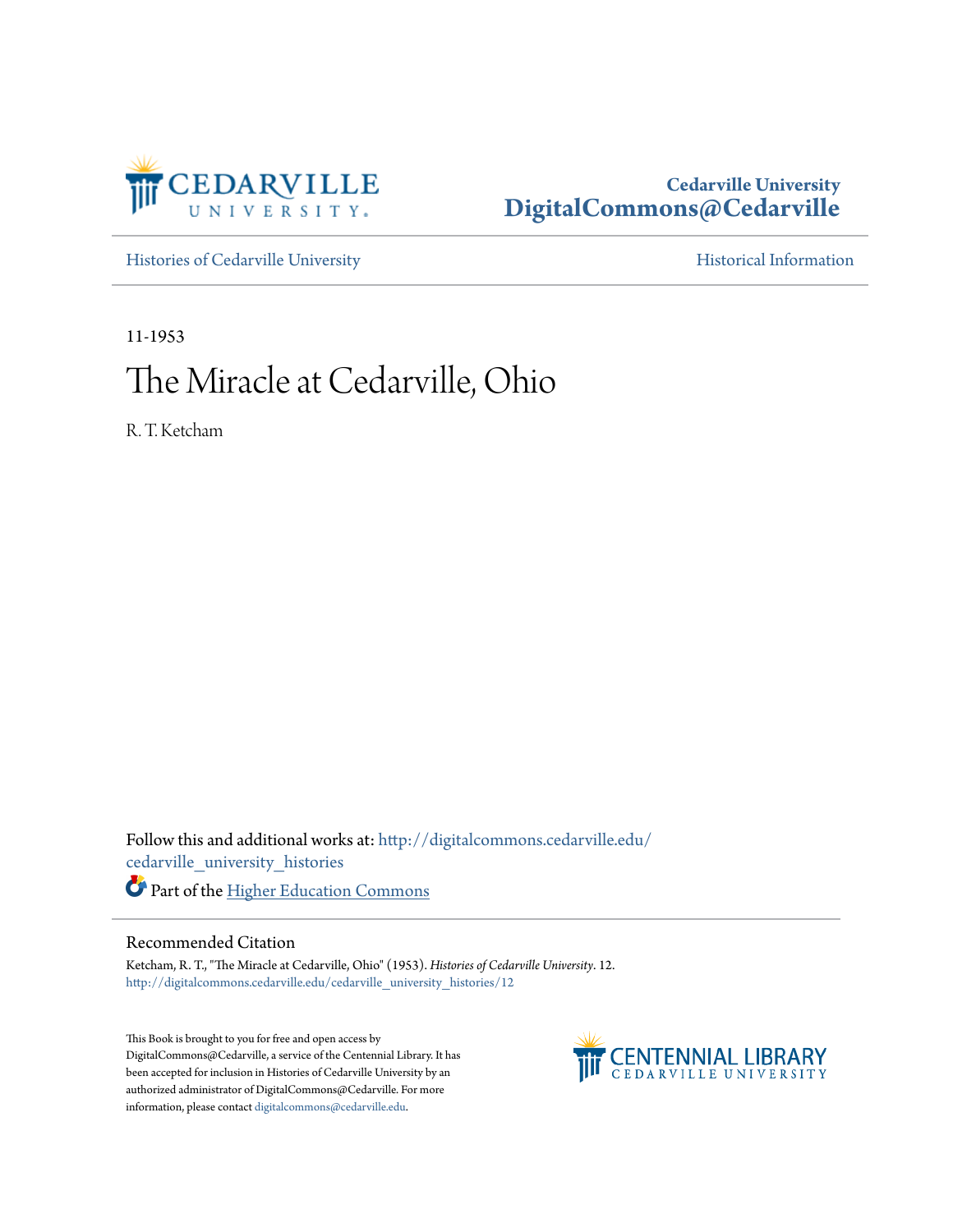

*Administration building as seen through the trees on the Cedarr:lille campus* 



... *a well-stocked library in which to spend the hours doing research or simply studying ...* 



*The Miracle at Cedarville~ Ohio* 

#### BY R. T. KETCHAM, D.D.

F OR MORE than twenty years, the constantly increasing forces of the General Association of Regular Baptist Churches have been dreaming of and praying for a liberal arts college to be established in our midst, The need for a thorough-going Baptist liberal arts college, operating in the separatist field, has been acknowledged almost universally by our Fellowship. Nothing here stated is to be interpreted in anywise as derogatory to those exceedingly fine and wonderful colleges operating in the undenominational field. It has been to these colleges that our Baptist boys and girls have had to turn for their liberal arts education. Academically and spiritually these colleges have discharged their obligations well. However, this in nowise minimizes the need for our own Fellowship to add to its already fine list of Bible institutes and theological seminaries a great central liberal arts training center where our young people may have the added advantage of the training peculiar to our position.

much as we had dreamed and prayed for such an institution, the actual realization of it in the minds of most of us was still remote. Then suddenly it happened! The "miracle of Cedarville" was a reality. Almost overnight God had opened the windows of Heaven and placed squarely in the midst of our Fellowship, a completely equipped liberal arts college, with a property and equipment value of between three hundred and four hundred thousand dollars, at an actual total cost of approximately \$10,000. That is the "miracle of Cedarville." The story of how this Reformed Presbyterian College, which was about to close its doors, became the property of the Cleveland Baptist Bible Institute, has already been carried in the pages of the BAP-TIST BULLETIN.

The actual property consists of a 15acre campus on which is located a beautiful three-story administration building, a comparatively new two story and high basement science building, a one story biology laboratory, and a very pleasant and attractive dining room with a seating capacity of approximately 200. Since the property was taken over, a new and modernly equipped kitchen has been added. On this campus, also, is a large and very lovely 12-room dwelling which is the President's home, and a very attractive, long, two-story girl's dormitory. The baseball diamond and the football field with its bleachers are also on this 15-acre campus. Across

THE BAPTIST BULLETIN

*Page T1cdc<sup>e</sup>*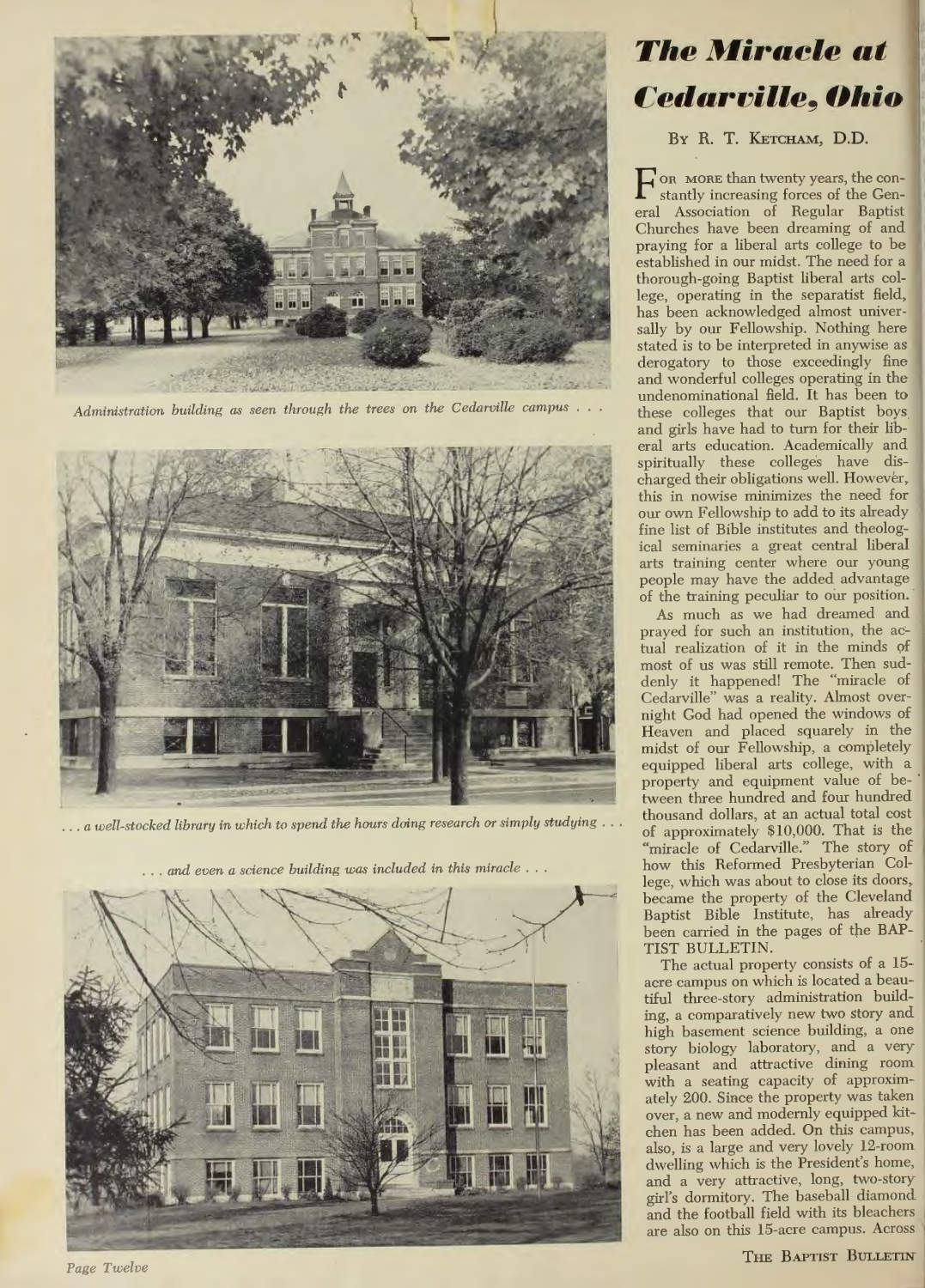the street and approximately a block to he right, the college owns practically the entire city block. On this is located the beautiful gymnasium which, for auditorium purposes, could be made to seat at least eight hundred people. It is a fully equipped modern gym building with everything in the finest shape. The rest of this city block area is vacant and is bordered on the opposite side by the Cedarville High School ( what a spot for some good Baptist with money to erect a lovely memorial chap $el$ ).

Moving down the main street of the village of Cedarville about a block and a half, is the two-story and high basement library building. Immediately next door to this library is another large twelve-or-thirteen-room dwelling house, which serves for some faculty headquarters as well as student dormitories. This sions of the college. Another large residence is leased by the college for a boys'

## **Thanksgiving Offering**

This Editor spent some time with the Board of Trustees of Cedarville College, and he found that they were going to need approximately \$15,000 between now and the first of January in order to clear the year 1953 without debt in the operating fund. We <sup>w</sup>ould like to suggest that all of our <sup>c</sup>hurches, if possible, take a special Thanksgiving offering for the **"Mir**acle of Cedarville." The offering can be taken at the Thanksgiving service, or at some service immediately preceding Thanksgiving. We are sure that all our other schools will take no offense to this special appeal on behalf of Cedarville, under the circumstances.

of these buildings came to us furnished and equipped, and this statement covings, then our readers will understand what is meant when we say "the miracle of Cedarville.'

Some years ago I remember hearing a song that was then popular, the title of which I think was "Did You Ever See a Dream Walking?" As I remember it, the first line went, "Did you ever see a dream walking? Well, I did." I would like permission to lift that phrase out of its cheap and secular connotations, and say that that is exactly what I saw at Cedarville. The dreams and the prayers of God's people in our Fellowship all of a sudden materialized right there before our very eyes!

But now what do we do? Where do we go from here? The God who gave to our blessed Fellowship in general, and to the Cleveland school in particular, this magnificent gift is able to develop and complete the hopes and



constitutes the actual real estate posses-... and not to be neglected is the physical exercise provided for by this gymnasium ...



dormitory. When we remember that all ... *former men's dormitory which is now being used to house the women students* ...

ers the science and laboratory build- ... *Harriman Hall, now home of the married students on campus.*